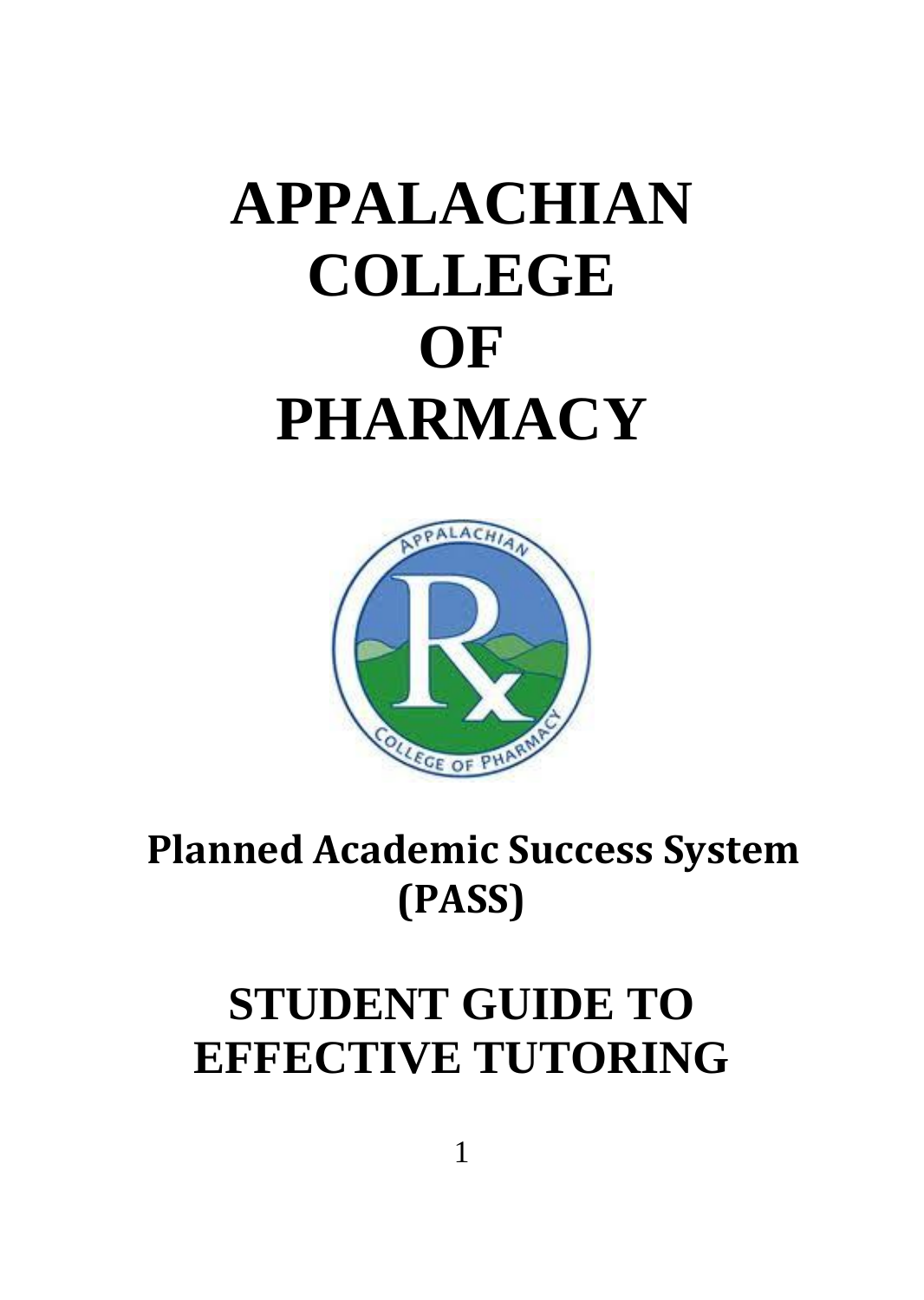# **Planned Academic Success System (PASS)**

Appalachian College of Pharmacy student tutors are expected to approach the tutoring program with professionalism and integrity.

#### **Who May Be An ACP Tutor?**

Students who have demonstrated academic success and who effectively communicate ideas and information to others are eligible to become a tutor.

#### **Who Do Tutors/Tutees Report To?**

Tutors and Tutees report to the Assistant Dean of Student & Alumni Affairs. Appointments may be made during office hours of Monday -Friday, 9:00 am to 5:00 pm.

#### **When May Tutors/Tutees Meet?**

Tutors/Tutees may set their own scheduled meetings. Tutors shall be available to meet with tutees during reasonable hours. Scheduled appointments are never to conflict with classroom schedules. Tutors shall schedule adequate study times for their personal studies and shall not compromise their own academic requirements/needs for those of tutees.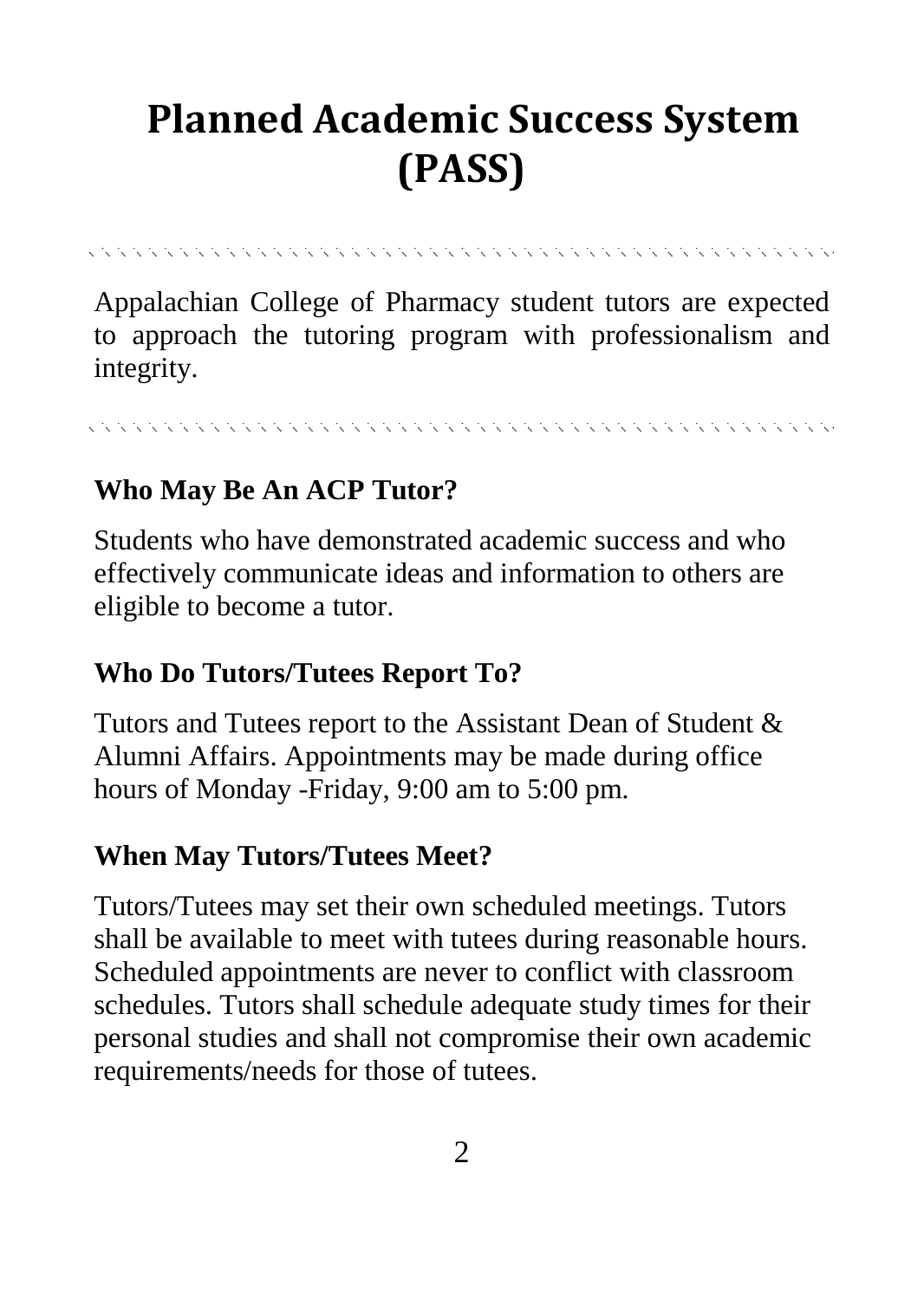#### **How Many Hours May A Tutor Work?**

Tutoring may not exceed 20 hours per month without prior authorization from the Assistant Dean of Students.

#### **Timesheets**

Tutors are responsible for presenting monthly timesheets with the names of tutees, subject(s) tutored, starting and ending time of sessions, and total hours worked. Timesheets are due on or before the 25th of each month.

### **Be Punctual**

Be mindful of appointment scheduling. Be on time.

### **Be Professional**

Students rely on your undivided attention when engaged in tutoring sessions. Be respectful of the tutee and his or her academic needs. Turn off all forms of media during your appointments. Do not text, chat, Facebook, receive/make phone calls, or become otherwise engaged with others during your scheduled appointments.

# **Be Attentive**

Tutoring is as much about listening as talking. Ask the tutee to explain his or her understanding of the subject. By listening closely, you may detect learning challenges.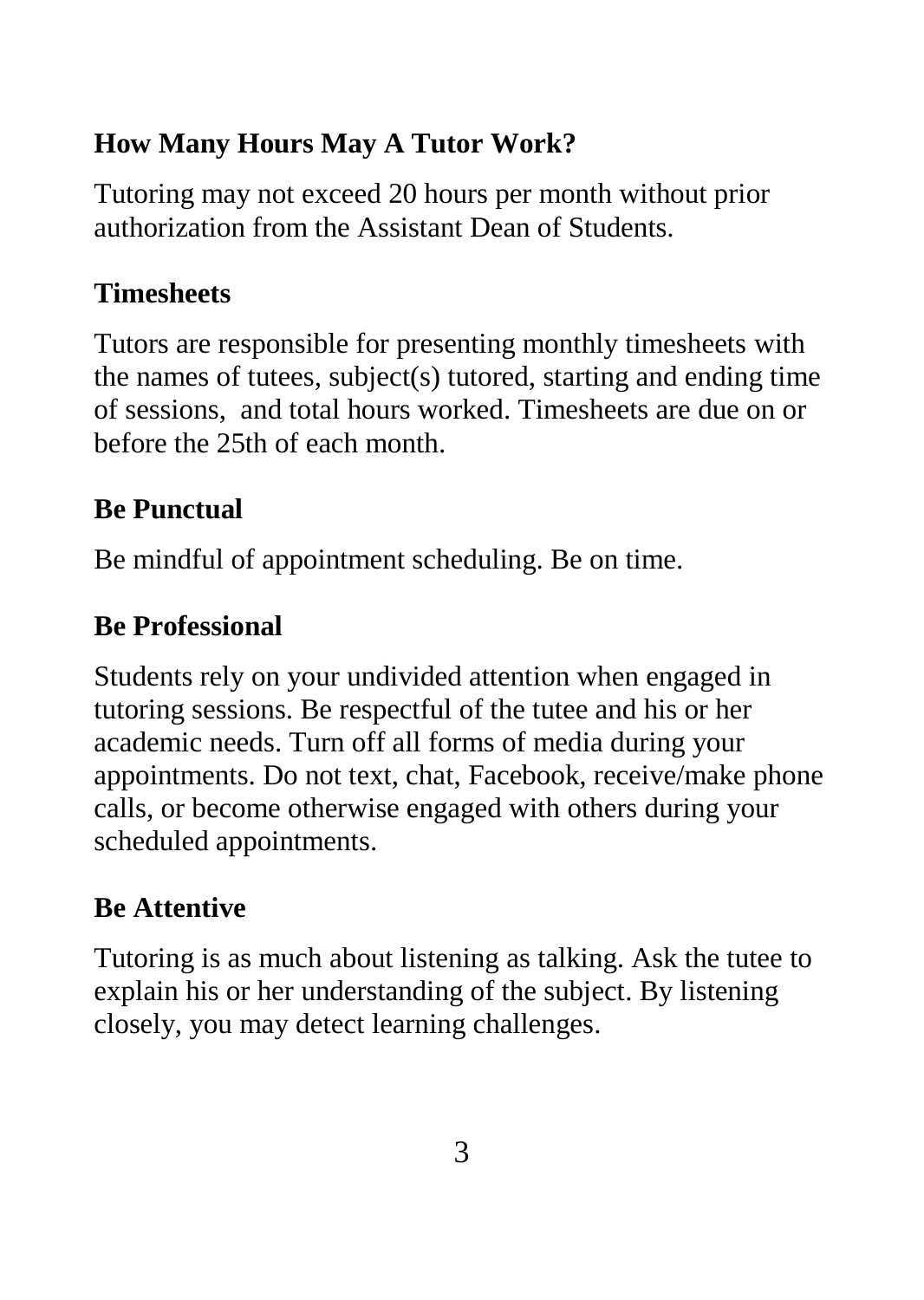#### **Be Patient**

Not everyone grasps concepts at the same speed. Never act annoyed or impatient with the student's progress. If the tutee does not responded positively, consider trying a different approach of instruction.

### **Do Not Overreact**

Do not overreact to a tutee's challenge. Insensitive comments like, *"Are you serious?"* or *"I learned that in high school!"* are inappropriate and should never be made

### **Give Examples**

Do not assume that the tutee comprehends your explanations or directions. Be sure to follow up with examples and have them restate your directions as they work through the problems.

# **Be Organized**

Have your subject materials, learning aids, and notes organized when meeting with a tutee. Do not fumble through notes and papers. Be organized before you arrive.

### **Be Confidential**

No one wants his or her particular learning challenges broadcast around campus. By meeting with you, a tutee is entrusting that their tutoring sessions will be kept confidential.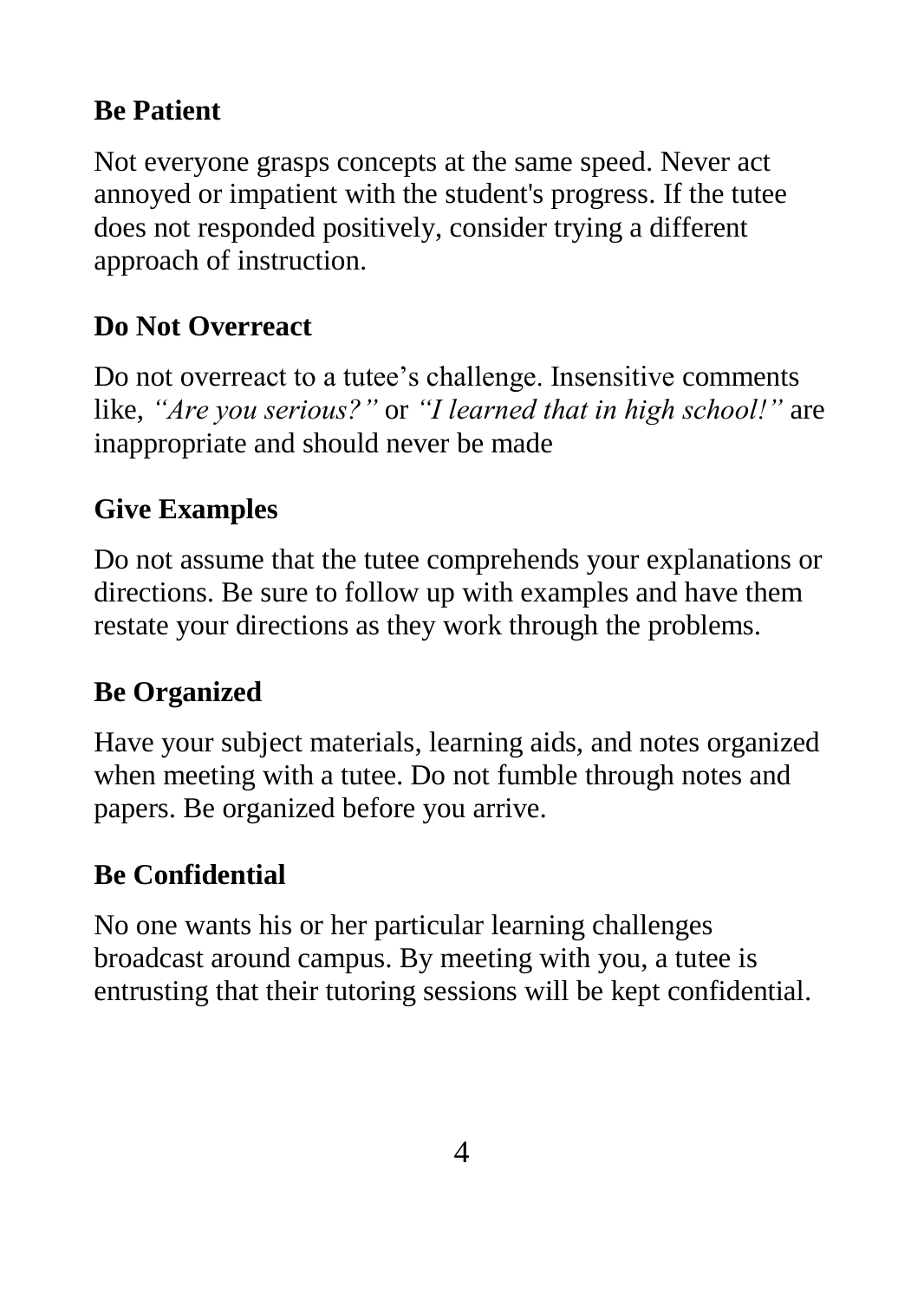#### **Remain Focused**

A person that is frustrated may "*trails off*" during discussion. If this happens, politely redirect the tutee to the academic subject at hand. Remember that both their time and yours is valuable.

# **Repetition Is Key**

Restate the tutee's challenge. Be sure you have a clear understanding of what the tutee's challenges are  $-$  do not assume. *"So let me see if I understand this correctly. You do understand \_\_\_\_\_\_, but your challenge is \_\_\_\_\_\_\_\_. Is this correct?"*

# **Learning Styles**

The compatibility of your tutoring approach with the tutee's learning style will prove most successful when matched as closely as possible.

Discover what kind of learner the tutee is. The three most common learning styles are: Auditory, visual, and kinesthetic.

- $\bullet$  Auditory one learns well by simply listening (*lectures*)
- Visual one learns best by sight (*visual aids*)
- Kinesthetic one learns best by "hands-on" projects (*"doers"*)

# **Body Language**

Be aware and sensitive to body language – both yours and the tutee's: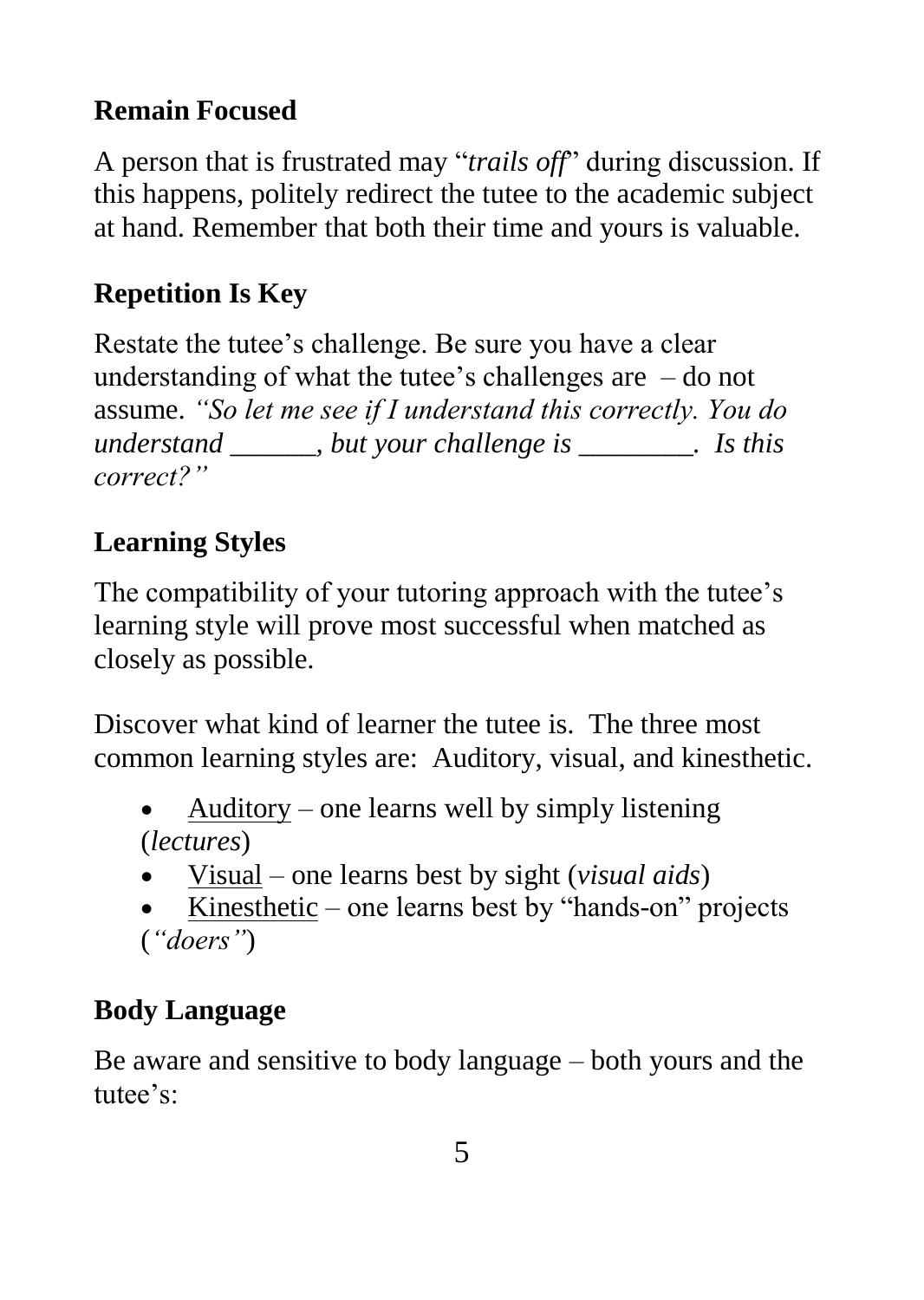Be careful with pointing. Finger pointing is often interpreted as either a sign of assertiveness or a sign of aggression.

 Folded arms often signal that one is closing off or are being offended.

• Open arms may signal that one is approachable and willing to communicate with others.

- A lowered head may reflect that one feels defeated.
- Running fingers through hair may signal frustration.

 A widening or brightening of a person's eyes shows an increased interest.

 A person who consistently looks around them may be bored with a situation / conversation.

 Positioning hands behind the back shows that one is comfortable and relaxed.

 Tapping fingers communicates impatience or frustration.

- Biting fingernails may signal nervousness.
- Fiddling with items may be a sign of nerves or anxiety; alternatively it may be done as a result of boredom or impatience.

 Kicking or shaking one's foot when sitting with crossed legs may suggest boredom or impatience.

#### **You Are A Resource**

Do not use your scheduled appointments to do assignments for tutees. Class assignments are each individual's responsibility. It is unacceptable to simply "*give answers*" to others. This is not only a breach of the Honor Code, but will only serve as a "crutch" to tutees with their future endeavors.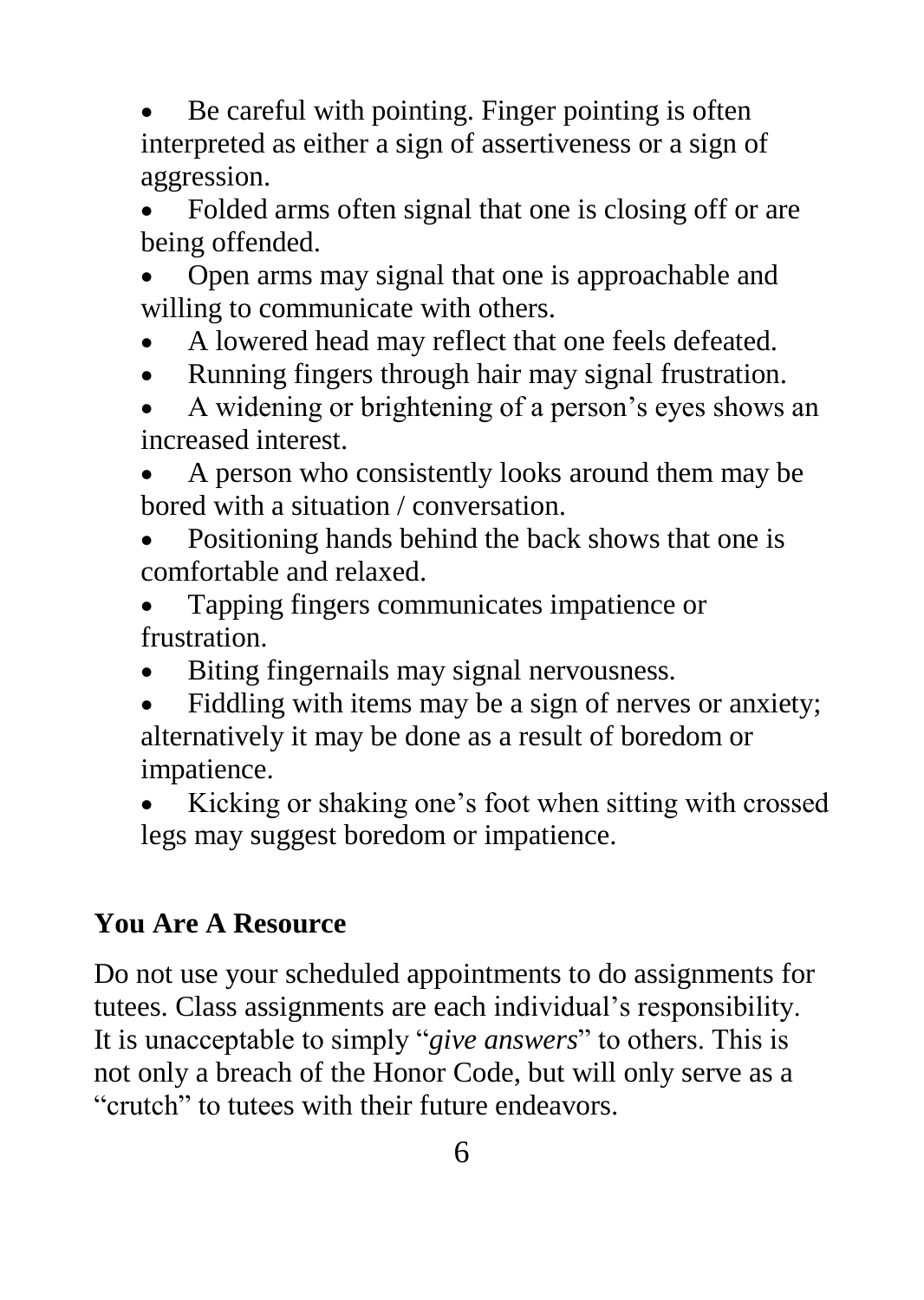#### **Challenge The Mind**

Ask questions. Be sure that the tutee comprehends the method of finding the correct answer. At the end of each session, provide questions for the tutee to ensure comprehension of the material reviewed.

#### **Encourage, Encourage, Encourage**

Reinforce to the tutee that you are available for them and that you believe in them. Remind them that this is a hurdle that can be conquered. Reinforce that you care about their success and that, "*Yes they can!*"

#### **Do Not Oversell**

While encouragement is absolutely necessary for personal motivation, be mindful to not oversell a tutee's academic abilities. Never promise a tutee that they are going to "*ace a test*" or that they will "*definitely make an A*". Be realistic in that, if the tutee applies the subject fundamentals during the test, they should do well.

#### **Look To The Past**

If a tutee becomes overwhelmed, have them reflect on past accomplishments. Remind them that they have arrived at this level of education because of their dedication and perseverance. Once they have refocused, begin again with their studies.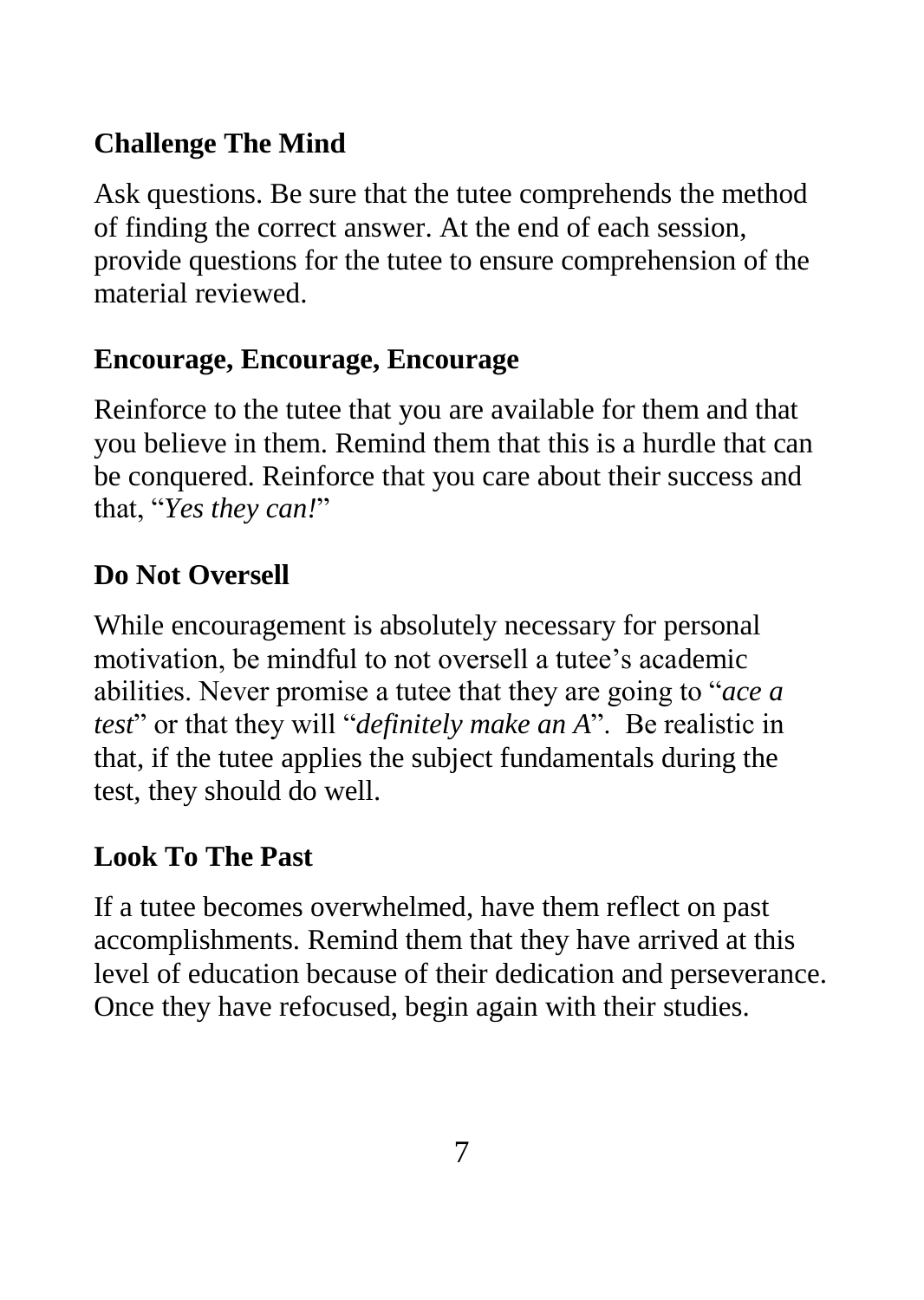#### **Be Honest With Yourself**

If, after a number of sessions, it becomes obvious to you that, for one reason or another, a tutee is not benefiting from your tutoring, let the Assistant Dean of Student & Alumni Relations know.

#### **Do Not Fake It**

Never "fake" knowing an answer. Admit to the tutee if you do not know an answer. Tell him or her that you will locate the correct answer or information and will get back to them. Contact the tutee once you have located the needed information or share it during your next tutoring session.

#### **Remember Your Role**

Your job of tutoring is to assist the tutee with the learning process. Do not assume the role and responsibility of an instructor. You have made yourself available to "*work with"* students. If you need help or if problems arise, simply contact the Assistant Dean of Student & Alumni Affairs.

#### **Success Awaits**

Success is not necessarily measured by the tutee's ability to immediately "get it". A successful tutor should be willing to go over material several times.

#### **End Positively**

Be sure to end each session with a positive ending. Never throw up your hands and say, "*Well, I see we are not getting*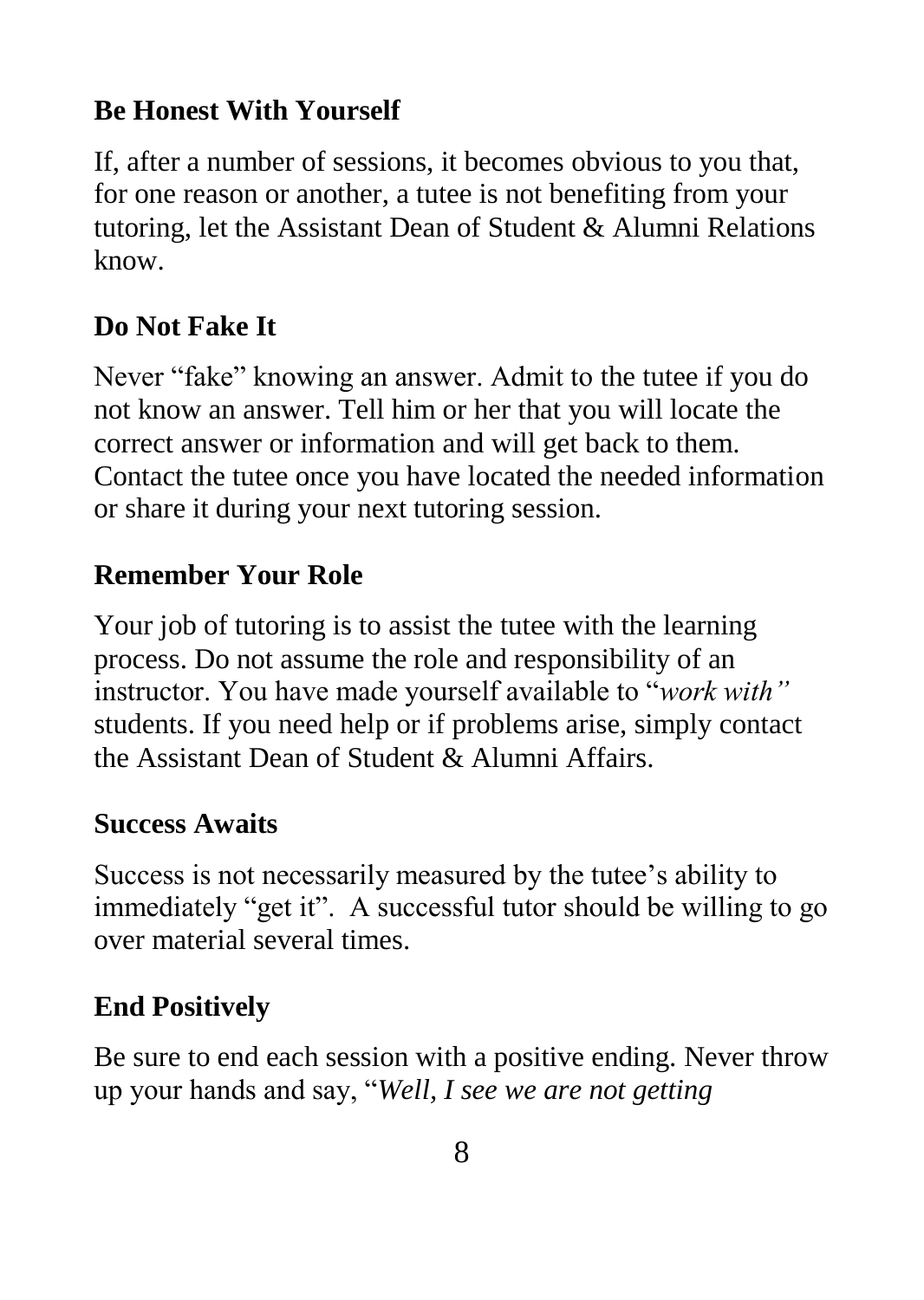*anywhere with this, so … let's just call it a night!*" Regardless of how difficult a session may be, be sure to end it on an "up note". It is important that a tutee leaves feeling encouraged and hopeful.

### **Tips for Tutors**

~~~~~~~~~~

- 1. Treat the tutee with respect.
- 2. Ask the tutee questions to evaluate their comprehension of the curriculum.
- 3. Allow the tutee to discover answers rather than giving answers too quickly.
- 4. Ask the tutee to explain concepts in their own words to reinforce and assess comprehension.
- 5. Spend more time listening than talking.
- 6. Be confidential.
- 7. Project enthusiasm.
- 8. Accentuate the positive.
- 9. Avoid negatives in your vocabulary.
- 10. Be patient.